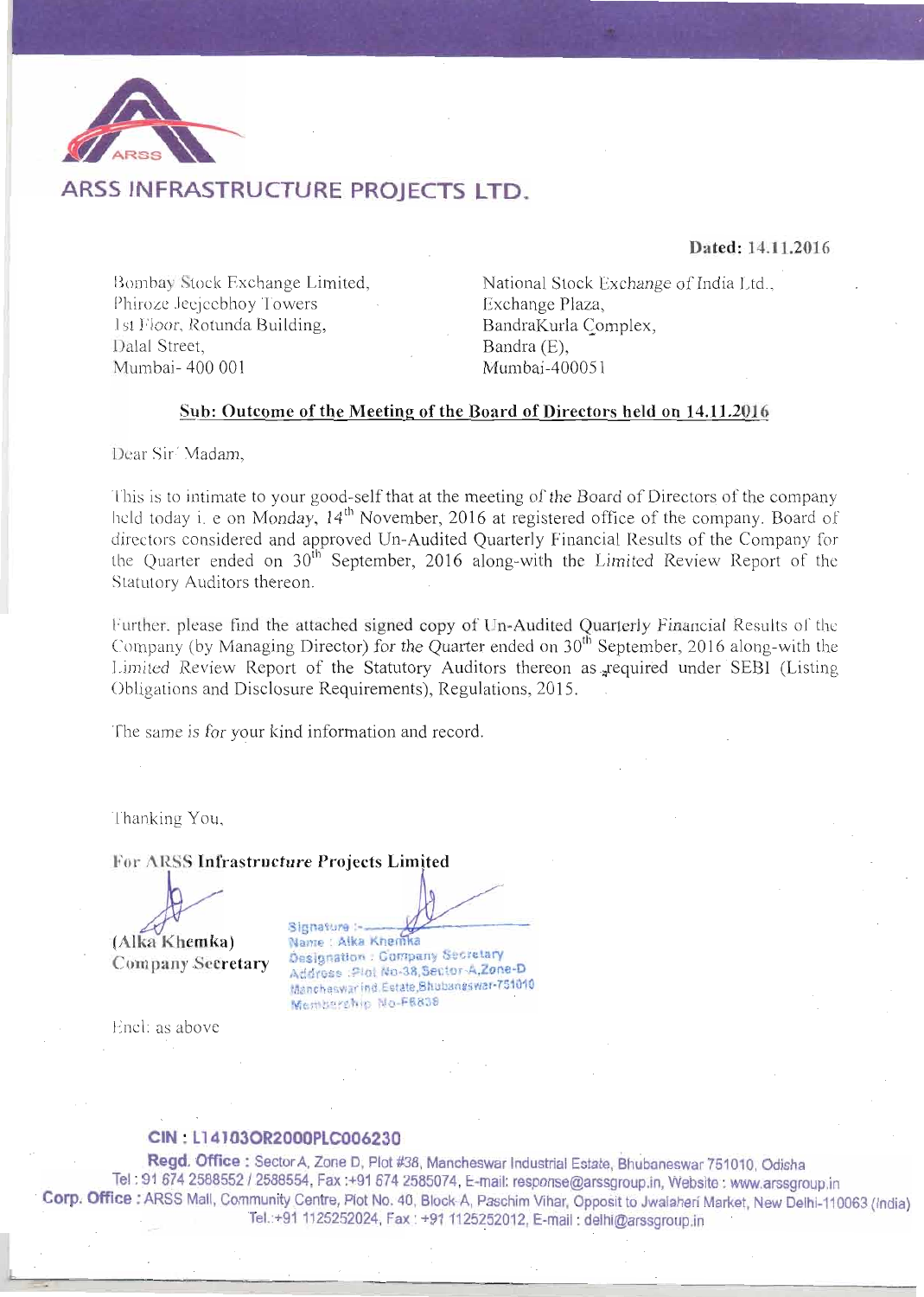#### ARSS Infrastructure Projects Limited

|                                                                                                               |             |               |             |                 |             | (Rs. in Lakhs except for shares & EPS) |
|---------------------------------------------------------------------------------------------------------------|-------------|---------------|-------------|-----------------|-------------|----------------------------------------|
|                                                                                                               |             | Quarter ended |             | Half year ended |             | Year ended                             |
| Particulars                                                                                                   | 30.09.2016  | 30.06.2016    | 30.09.2015  | 30.09.2016      | 30.09.2015  | 31.03.2016                             |
|                                                                                                               | (Unaudited) | (Unaudited)   | (Unaudited) | (Unaudited)     | (Unaudited) | (Audited)                              |
| PART I-STATEMENT OF FINANCIAL RESULTS                                                                         |             |               |             |                 |             |                                        |
| 1. Income from operations                                                                                     |             |               |             |                 |             |                                        |
| a) Net Sales/ Income from Operation                                                                           | 12,496.60   | 19,041.33     | 18,795.02   | 31,537.93       | 32,150.27   | 62,330.03                              |
| b) Other operating Income                                                                                     | 81.90       | 107.80        | 53.82       | 189.70          | 163.32      | 672.00                                 |
| <b>Total Income from Operation (Net)</b>                                                                      | 12,578.51   | 19,149.12     | 18,848.83   | 31,727.63       | 32,313.58   | 63,002.02                              |
| 2. Income from Investments                                                                                    | 1.66        | 3.13          | 4.00        | 4.78            | 0.99        | 70.96                                  |
| 3. Net Sales/ Income from Operations and Investments                                                          | 12,580.16   | 19,152.25     | 18,852.83   | 31,732.41       | 32,314.57   | 63,072.98                              |
| 4. Expenses                                                                                                   |             |               |             |                 |             |                                        |
| a) Cost of materials consumed                                                                                 | 2,308.51    | 3,383.16      | 2,118.81    | 5,691.67        | 5,189.31    | 11,241.93                              |
| b) Purchases of Stock-in-trade                                                                                |             |               |             |                 |             |                                        |
| c) Changes in Inventories of finished goods,<br>work-in-progress and Stock-in-trade                           | 5,670.38    | 8,483.28      | 7,622.98    | 14,153.66       | 8,003.11    | 1,764.45                               |
| d) Employee benefits expense                                                                                  | 582.27      | 666.62        | 662.34      | 1,248.89        | 1.306.08    | 2,689.42                               |
| e) Power & Fuel                                                                                               | 787.51      | 1,626.41      | 916.34      | 2,413.93        | 2.470.55    | 4,756.29                               |
| f) Depreciation & Amortisation                                                                                | 933.28      | 925.58        | 882.18      | 1,858.86        | 1,755.37    | 3,613.85                               |
| g) Other Expenses                                                                                             | 6,802.66    | 4,884.09      | 3,538.48    | 11,686.75       | 6.218.92    | 23,316.78                              |
| <b>Total Expenses</b>                                                                                         | 17,084.61   | 19,969.14     | 15,741.14   | 37,053.75       | 24,943.35   | 47,382.73                              |
| 5. Profit / (Loss) from operations & investments before<br>other Incomes, Finance costs and Exceptional Items | (4, 504.45) | (816.89)      | 3,111.70    | (5,321.34)      | 7,371.23    | 15,690.26                              |
| 6. Other Income                                                                                               | 4.06        | 3.32          | 1,400.25    | 7.39            | 1,407.18    | 1,416.54                               |
| 7. Profit / (Loss) from ordinary activities before Finance<br>Costs and Exceptional items                     | (4,500,38)  | (813.57)      | 4,511.94    | (5,313.95)      | 8,778.40    | 17,106.80                              |
| 8. Finance Costs                                                                                              | 1,233.83    | 4,874.19      | 4,402.58    | 6,108.02        | 8,567.90    | 16,483.92                              |
| 9 Profit / (Loss) from ordinary activities after Finance<br>Costs but before Exceptional Items & Tax          | (5,734.22)  | (5,687.76)    | 109.36      | (11, 421.98)    | 210.50      | 622.88                                 |
| 10. Exceptional items                                                                                         |             |               |             |                 |             |                                        |
| 11. Profit / (Loss) from Ordinary Activities before Tax                                                       | (5,734.22)  | (5,687.76)    | 109.36      | (11, 421.98)    | 210.50      | 622.88                                 |
| 12. Tax Expenses                                                                                              | (94.57)     | (92.30)       | 81.43       | (186.87)        | 88.22       | 121.15                                 |
| 13. Net Profit / (Loss) from Ordinary Activities after tax                                                    | (5,639.64)  | (5,595.46)    | 27.93       | (11, 235.10)    | 122.28      | 501.73                                 |
| 14. Extraordinary items (net of tax expense)                                                                  |             |               |             |                 |             |                                        |
| 15. Net Profit / (Loss) for the period                                                                        | (5,639.64)  | (5,595.46)    | 27.93       | (11, 235.10)    | 122.28      | 501.73                                 |
| 16. Paid up Equity Share Capital (Rs.10/- per share)                                                          | 1,484.32    | 1,484.32      | 1,484.32    | 1,484.32        | 1,484.32    | 1,484.32                               |
| 17. Reserves (excluding Revaluation Reserve)                                                                  |             |               |             |                 |             | 35,227.26                              |
| 18. Earnings per Share (Rs.) (before extraordinary items)                                                     |             |               |             |                 |             |                                        |
| - Basic                                                                                                       | (37.99)     | (37.70)       | 0.19        | (75.69)         | 0.82        | 3.38                                   |
| - Diluted                                                                                                     | (24.80)     | (24.61)       | 0.13        | (49.41)         | 0.50        | 2.21                                   |
| 19. Earnings per Share (Rs.) (after extraordinary items)                                                      |             |               |             |                 |             |                                        |
| - Basic                                                                                                       | (37.99)     | (37.70)       | 0.19        | (75.69)         | 0.82        | 3.38                                   |
| - Diluted                                                                                                     | (24.80)     | (24.61)       | 0.13        | (49.41)         | 0.50        | 2.21                                   |

UN-AUDITED FINANCIAL RESULTS FOR THE QUARTER AND HALF YEAR ENDED 30TH SEPTEMBER, 2016

Regd. Office : Plot No-38, Sector-A, Zone-D, Mancheswar Industrial Estate, Bhubaneswar, Odisha - 751010 Corp. Office: ARSS Mall, Plot no-40, Community Centre, Block-A, Paschim Vihar, Opp-Jwalaheri Market, New Delhi - 110063<br>E-mail: response@arssgroup.in, Website: www.arssgroup.in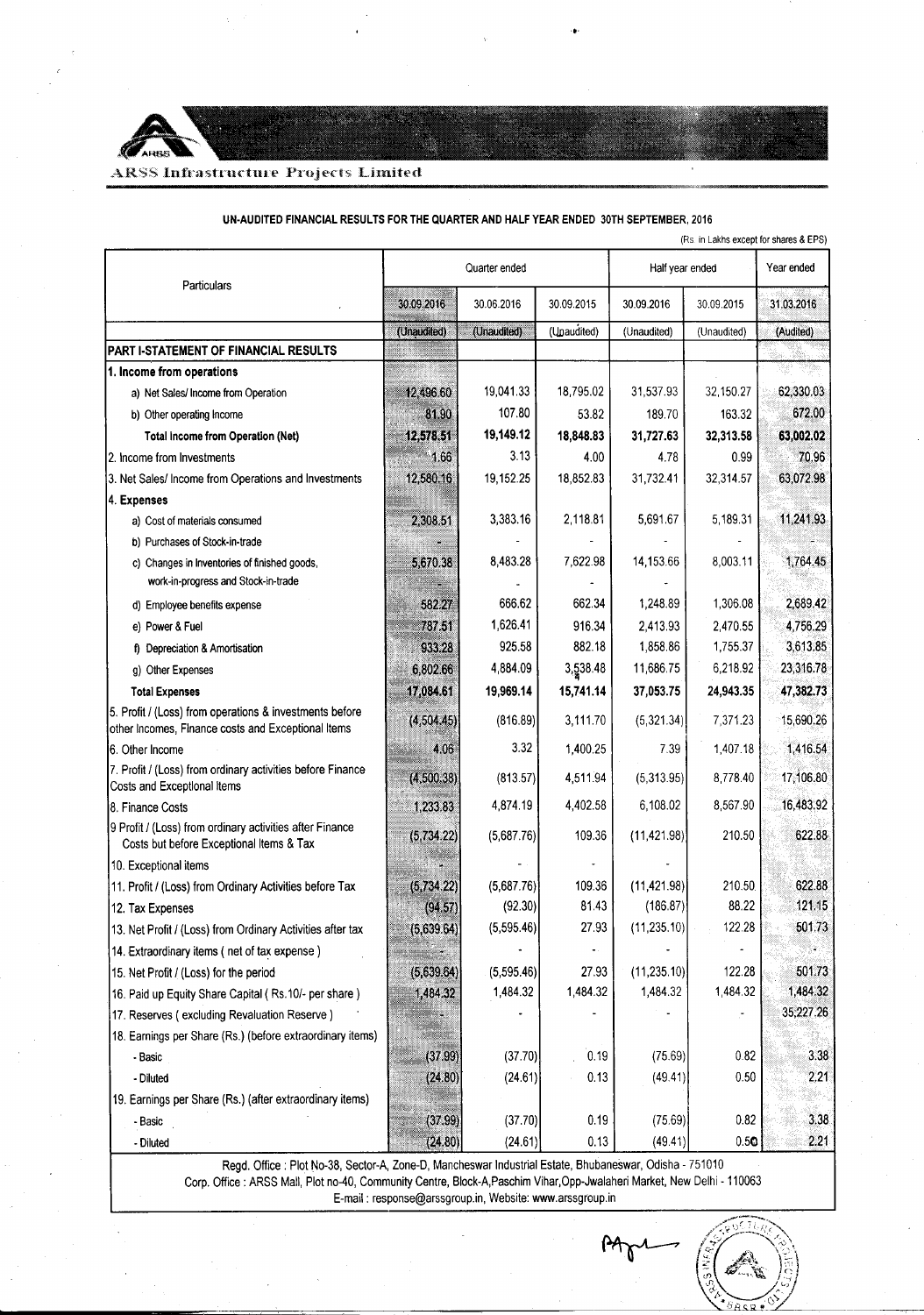# **Statement of Assets & liabilities**

(Rs. in Lakhs)

|     | <b>PARTICULARS</b>                      | 30.09.2016 | 31.03.2016 |
|-----|-----------------------------------------|------------|------------|
|     | A. EQUITY AND LIABILITIES               |            |            |
| (1) | Shareholders' Funds                     |            |            |
|     | Share Capital<br>(a)                    | 2,984.32   | 2,984.32   |
|     | Reserves & Surplus<br>(b)               | 23,992.16  | 35,227.26  |
|     | <b>Shareholders' Funds</b>              | 26,976.48  | 38,211.58  |
| (2) | Non-Current Liabilities                 |            |            |
|     | Long-term borrowings<br>(a)             | 72,513.65  | 73,236.05  |
|     | Deferred Tax liabilities (Net)<br>(b)   | 2,629.64   | 2,816.51   |
|     | <b>Non-Current Liabilities</b>          | 75,143.29  | 76,052.56  |
| (3) | <b>Current Liabilities</b>              |            |            |
|     | Short term borrowings<br>(a)            | 99,586.54  | 94,549.04  |
|     | (b)<br><b>Trade Payables</b>            | 5,697.54   | 5,484.06   |
|     | (c)<br><b>Other Current Liabilities</b> | 24,296.77  | 25,991.94  |
|     | (d)<br><b>Short Term Provisions</b>     | 127.00     | 127.00     |
|     | <b>Current Liabilities</b>              | 129,707.85 | 126,152.04 |
|     | TOTAL EQUITY AND LIABILITIES            | 231,827.62 | 240,416.19 |
|     | 獝<br><b>B. ASSETS</b>                   |            |            |
| (1) | Non-Current Assets                      |            |            |
|     | <b>Fixed Assets</b><br>(a)              | 24,772.97  | 26,609.07  |
|     | <b>Non-Current Investments</b><br>(b)   | 4,536.55   | 3,936.80   |
|     | Long terrm Loans & Advances<br>(c)      | 103,234.45 | 93,477.59  |
|     | <b>Non-Current Assets</b>               | 132,543.97 | 124,023.46 |
| (2) | <b>Current Assets</b>                   |            |            |
|     | Inventories<br>(a)                      | 39,790.74  | 55,783.19  |
|     | <b>Trade Receivables</b><br>(b)         | 21,593.83  | 26,989.13  |
|     | Cash and cash equivalents<br>(c)        | 6,635.80   | 7,600.05   |
|     | Shorts term loans & advances<br>(d)     | 31,263.28  | 26,020.35  |
|     | <b>Current Assets</b>                   | 99,283.65  | 116,392.73 |
|     | <b>TOTAL ASSETS</b>                     | 231,827.62 | 240,416.19 |

Regd. Office : Plot No-38, Sector-A, Zone-D, Mancheswar Industrial Estate, Bhubaneswar, Odisha - 751010

Corp. Office : ARSS Mall, Plot no-40, Community Centre, Block-A, Paschim Vihar, Opp-Jwalaheri Market, New Delhi - 110063 E-mail : response@arssgroup.in, Website: www.arssgroup.in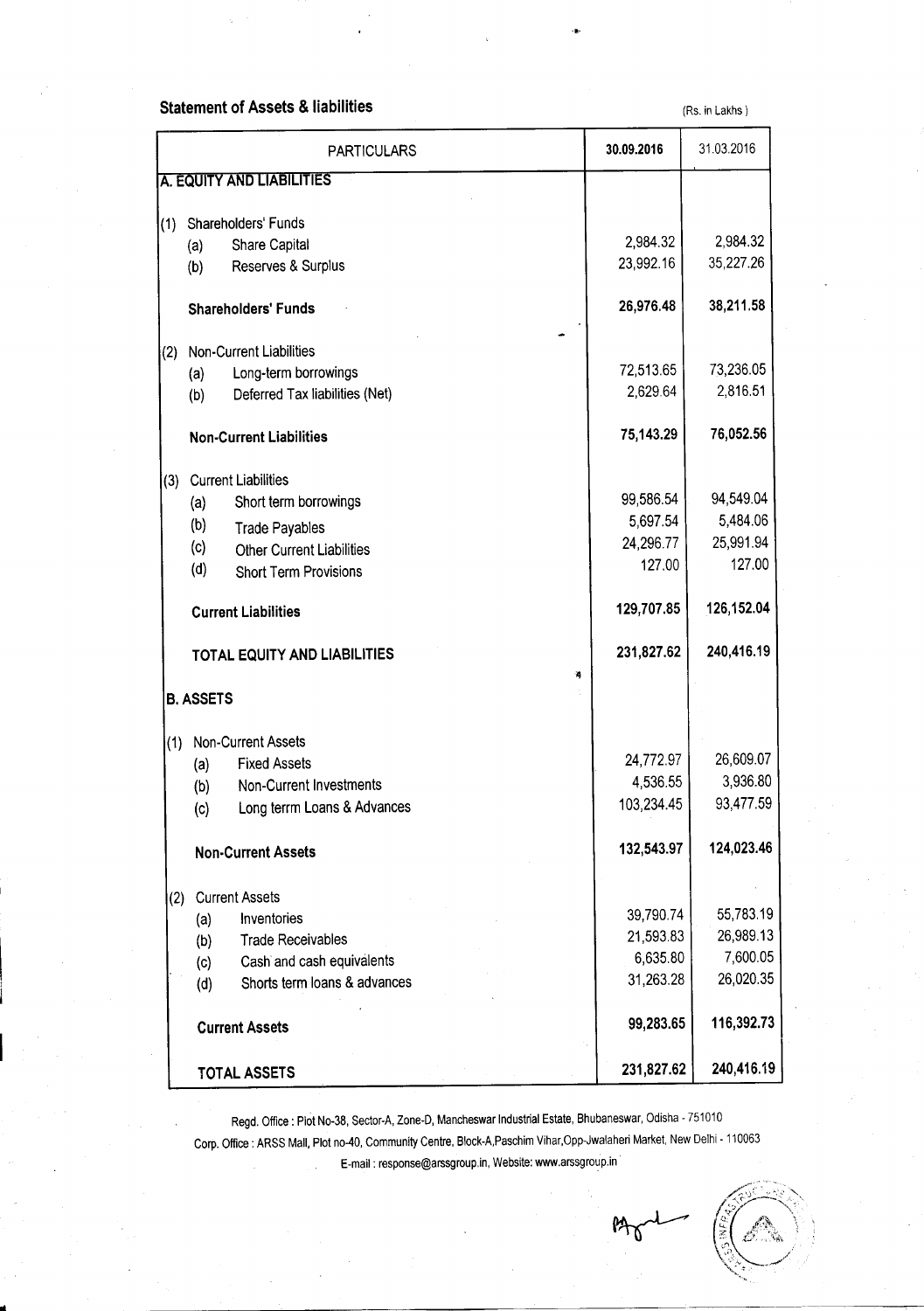# Notes forming part of the reviewed Un-Audited financial results for the quarter ending 30th September, 2016

- 1. The above results have been reviewed by the Audit Committee and taken on record by the Board of Directors at their meeting held on 14th November, 2016. The same were also subjected to limited review by the Statutory Auditors in terms of Regulation 33 of SEBI (Listing Obligations and Disclosure Requirements) Regulations, 2015.
- 2. The Company is following the same accounting policies in preparation of these financial results as were followed in the annual financial statements for the year ended 31<sup>st</sup> March, 2016.
- 3. The Company's operations predominantly consist of Civil Construction activities. Hence there are no reportable segments as defined by Accounting Standard-17, "Segment Reporting" issued by the Institute of Chartered Accountants of India. During the year under report, substantial part of the company's business has been carried out in India. The conditions prevailing in India being uniform, no separate geographical disclosure is considered necessary.
- 4. The loan from Export Import Bank has been taken over by Edelweiss Asset Reconstruction Company Limited and during the quarter, there is no transaction in such account. However, pending account statement from Edelweiss Asset Reconstruction Company Limited, the interest has not been charged during the quarter.
- 5. Contract wise surplus / deficit has not been prepared as the number and complexity of the contracts are very high.
- 6. No interest has been charged on Service tax payable of Rs. 100.97 Lacs.
- 7. No interest has been charged on NPA accounts of Cash Credit and Term Loan during the quarter, resulting understatement of loss to the tune of Rs 35.11 Crores.
- 8. Provision of Rs. 42.99 Crores has been made during the quarter against total BG Invoked of Rs. 124.40 Crores.
- 9. The figures for the corresponding quarter of the previous year are regrouped / reclassified wherever necessary to make them comparable with that of current quarter.

For ARSS Infrastructure Projects Ltd.



Rajesh Agarwal DIN: 00217823 (Managing Director)

Place: Bhubaneswar

Date: 14th Day of November, 2016